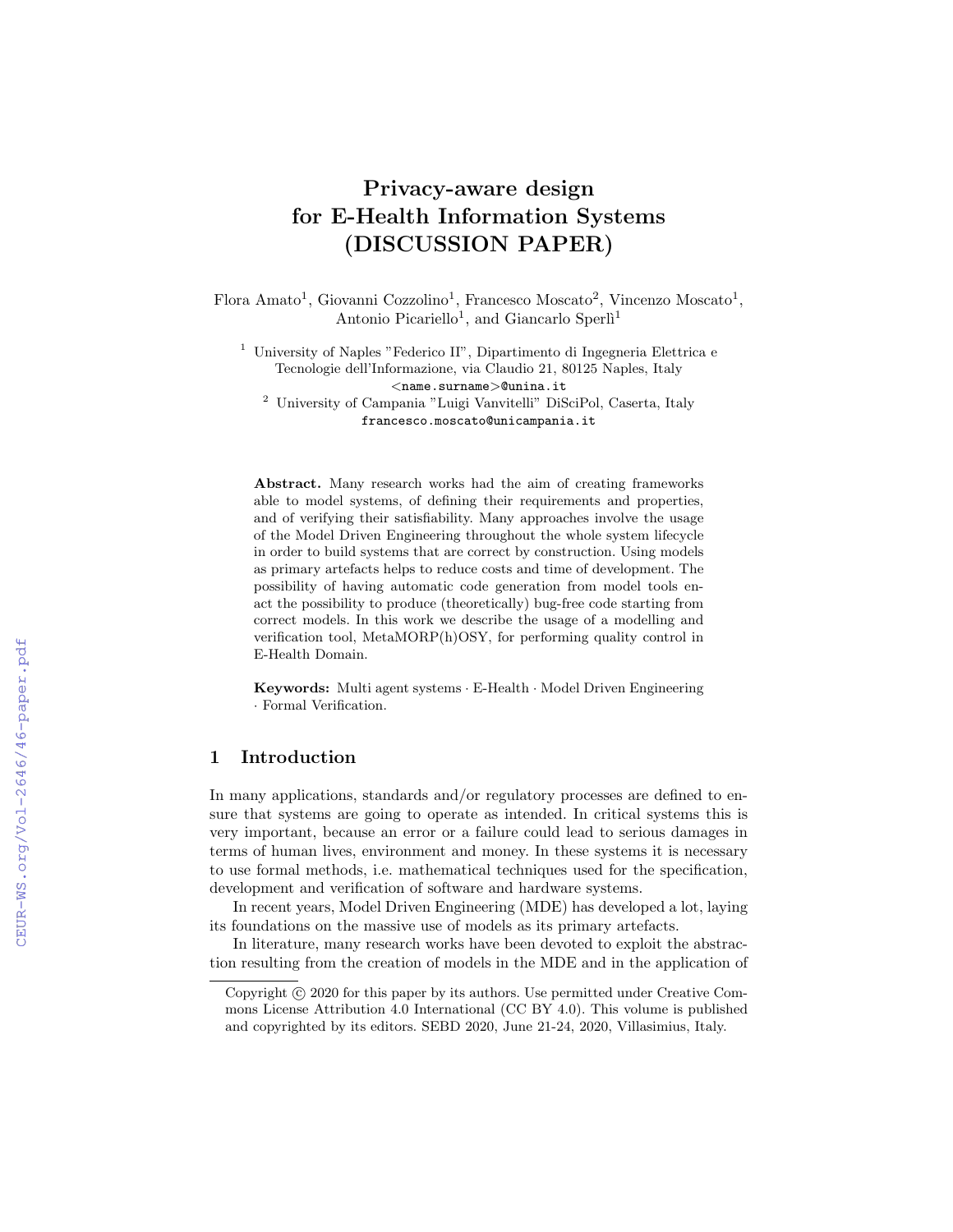the modelling techniques on various kinds of systems. In particular, researchers are trying to create frameworks that allow to completely describe systems (and their requirements and properties) and to verify their correctness.

The principle is to use MDE approaches throughout the system lifecycle. The aim is to build systems that are correct by construction. Using models as primary artefacts helps to reduce costs and time of development, and since automatic code generation from model tools are already available, it is clear that is possible to produce (theoretically) bug-free code (starting from correct models). The standard use of the MDE involves the use of a Domain Specific Modelling Language (DSML) for the definition of system models. With this language, different levels of abstraction of the system under study are created. These abstraction levels must somehow contain consistent in formation about the system.

This is the reason why Model-to-Model (M2M) and Model-to-Test (M2T) translation tools are used as bridges between abstraction levels.

These transformations, besides being useful to treat models in the most convenient way, allow us to introduce automation in our process. In order to build a process that leads automatically (or semi-automatically) to the creation of a correct system, it is necessary to solve some problems of high complexity, for example:

- to guide the user in the construction of an high-level model of the system and its specific analysis properties;
- automating the definition and configuration of the analysis process (e.g. by calling the right tools at the right time)

Such approach can be used also to setup, in a very fast and flexible way, many different kind of systems, that can be applied to the analysis of complex domains, like social networks [1–4], big-data, or human-understanding interfaces  $|5|$ .

Many works [5, 3] exploit Artificial Intelligence tecniques, in order to construct a model able to represent and satisfy system requirements, while other works are model-oriented [6–8]. In recent works, as [9], we propose MetaMORP(h)OSy (Meta-modeling of Mas Object-based with Real-time specification in Project Of complex Systems), a framework aiming to verify if a system model satisfies a given property. This framework is still prone to some issues related to the development of an automatic (or semi-automatic) chain of tools for the analysis and proper construction (model driven) of systems, that can be fixed with a semantic approach for the correlation of produced models [10, 11].

MetaMORP(h)OSy exploits a multi-agent modelling paradigm. A meta-formalism extending UML is used to express actors, system components and requirements. Algorithms are used in the design phase to translate Multi Agent Systems models into appropriate formal models.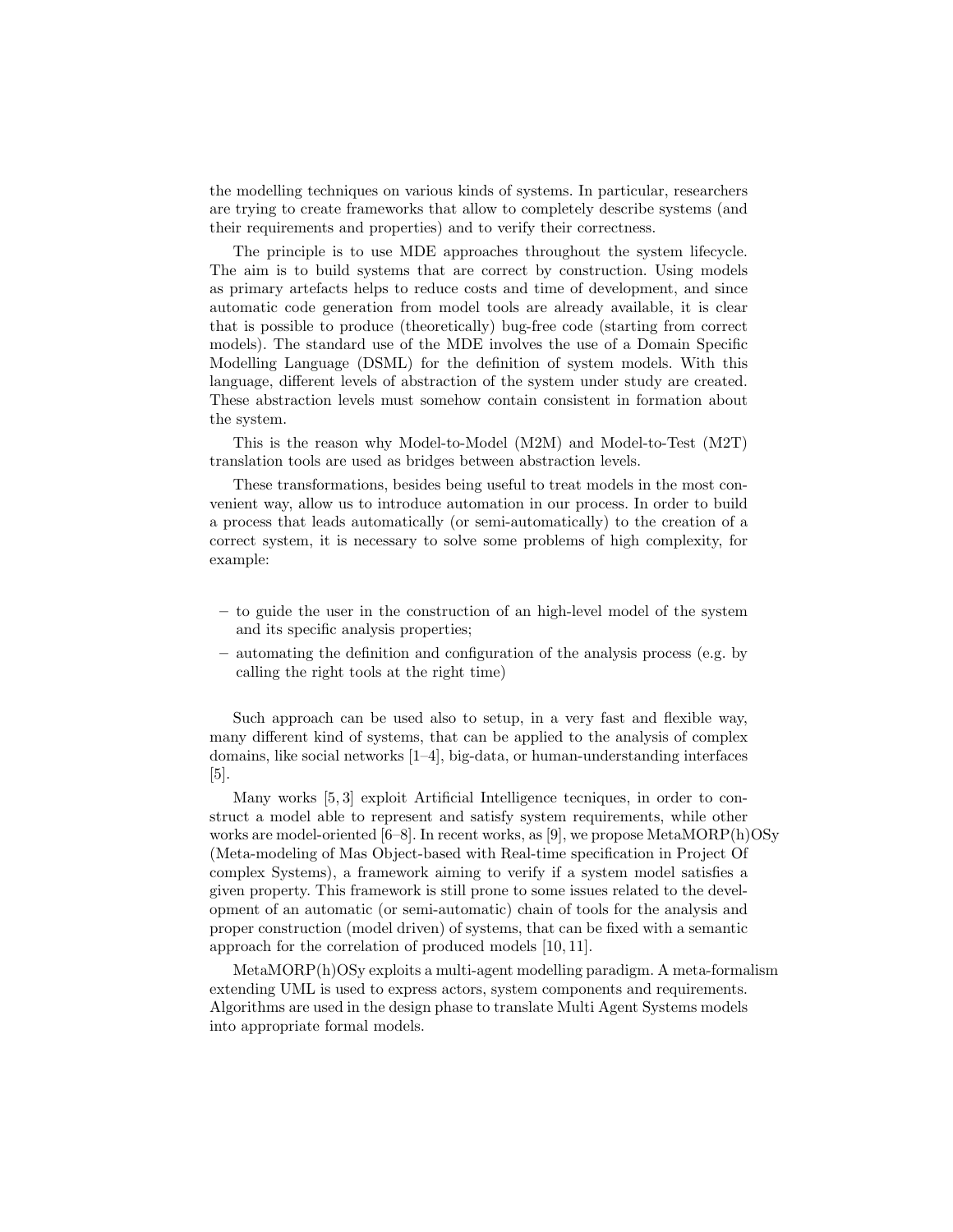## 2 The methodology

#### 2.1 Methodology Description

MetaMORP(h)OSy implements a methodology for the design, validation and verification of critical systems. For this purpose, it uses techniques and approaches of MDE and MAS. In particular, MetaMORP(h)OSy exploits a multiagent modelling paradigm. A meta-formalism extending UML is used to express actors, system components and requirements. Algorithms are used in the design phase to translate MAS models into appropriate formal models. The definition of requirements allows the choice of appropriate Observers to be performed for model analysis. After the validation of the design models, vertical transformations are implemented, which produce stubs for the generation of the system at run-time. The framework must generate monitors during the design and execution phase in order to allow the verification of the requirements. In particular, the monitors in the execution phase must compare the behavior of a system under analysis with the one predicted in design analysis.

### 2.2 Description Language

METAMORP(h)OSy provides the same graphic language for the system specification and its requirements formulation. This language is formally defined by a meta-model. The MetaMORP(h)OSy profile must allow the definition of:

- structural and behavioural views of the system;
- system properties and requirements to be verified;
- methods, techniques and metrics for analysing or measuring properties and requirements;
- expected and measured workloads of the systems.

Being MetaMORP(h)OSy designed to be used for critical systems, it allows the specification of temporal behaviour of agents and real-time properties[12]. The name of the modelling profile is RT-AML (Real-Time Agent Modelling Language). RT-AML describes MAS using a UML-based language. Meta-MORP(h)OSy uses the BDI (Beliefs Desires Intentions) paradigm to describe agents[13].

Agents are characterized by their beliefs, the objectives they want to achieve and the plans available to achieve them. RT-AML profile uses four diagrams for MAS behaviours description: Class diagrams, RT Agent Diagrams, RT-Activity diagrams and RT-Sequence diagrams. Class diagrams are the same of UML class diagrams. They are used when it is not useful to describe objects as agents (for example in case of passive entities). The RT-Agent diagrams are the core of the RT-AML profile. They describe agents' structures, goals and beliefs. In addition, they declare the actions and the plans they can execute.

The RT-Activity diagrams allow for description of agents plans. The RT-Sequence diagrams describe agents' collaborations (and/or competitions). Their main goal is to define exchanges of messages and events (real-time stimula)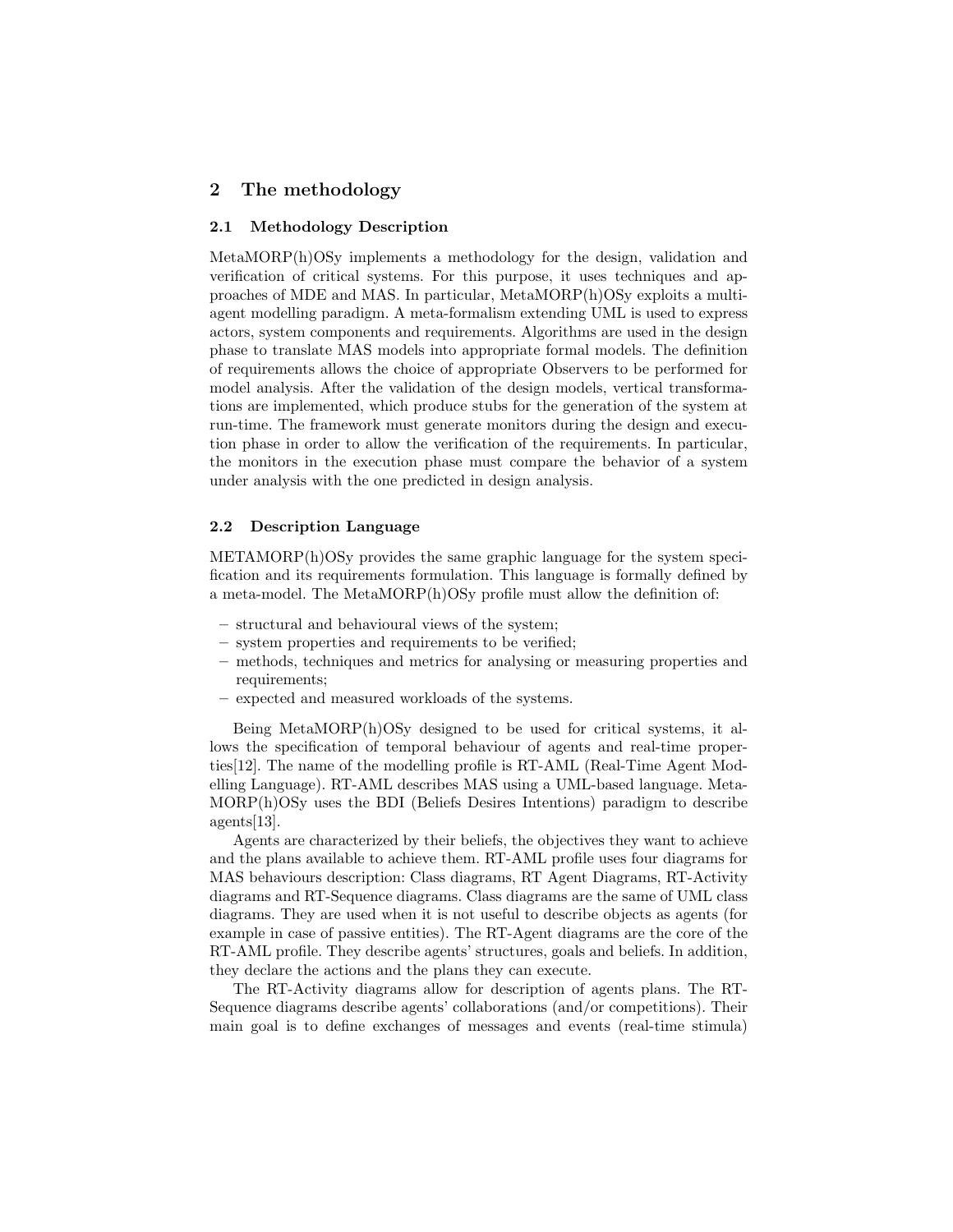## MetaMORP(h)OSy MDE IDE



Fig. 1. Architecture of MetaMORP(h)OSy



Fig. 2. MetaMORP(h)OSy component architecture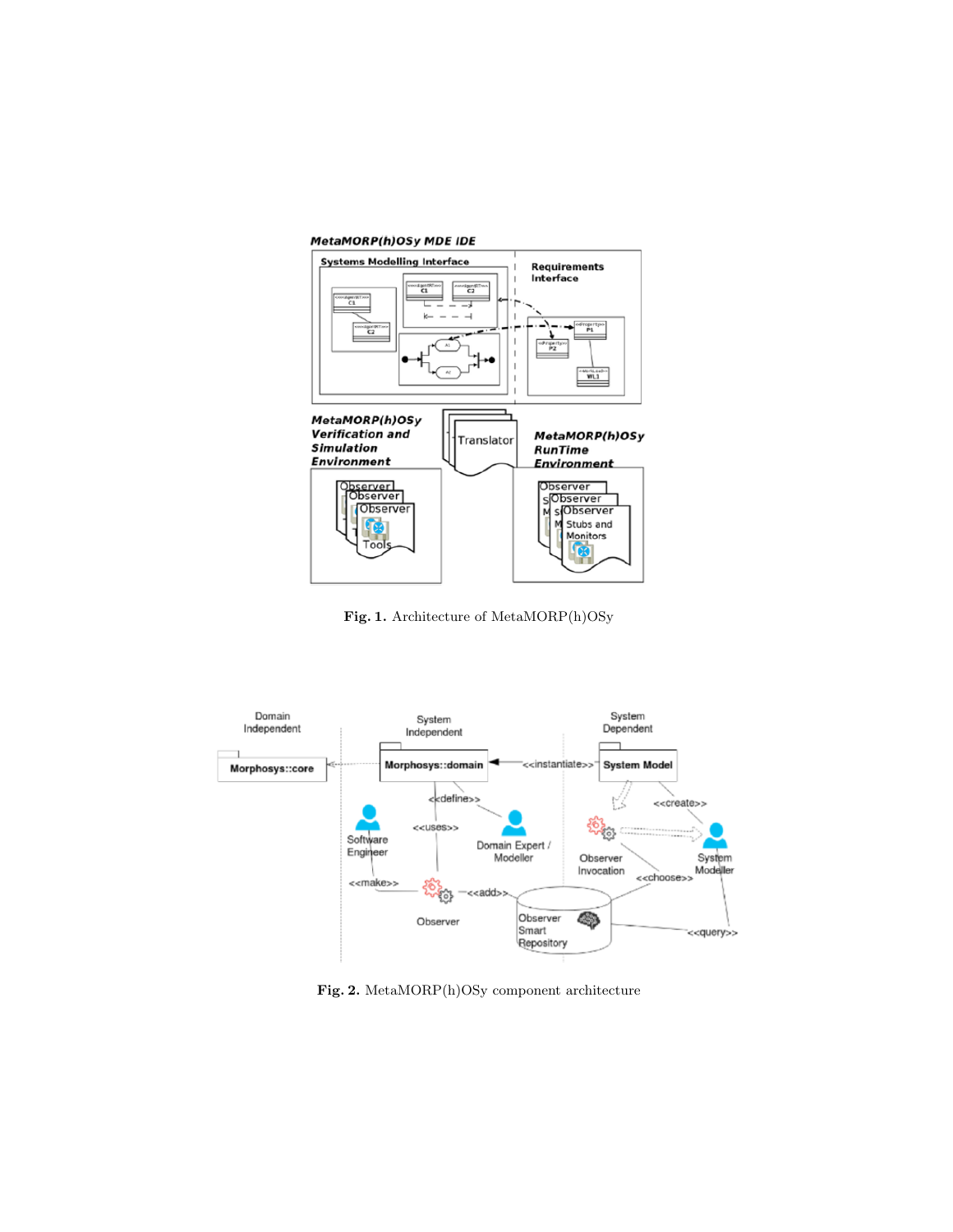during execution of agents plans. As seen in Amato and Moscato 2015[9], main elements of RT-Agent diagram meta-model are depicted in Figure 2.

The AgentRT stereotype defines the structure of agents. The PlanRT stereotype defines the plans, which in turn define the behaviour of agents. Plans are associated with objectives, and typically these are common to multiple agents, who will work together to achieve them.

The DgoalRT stereotype defines decidable targets for AgentRTs, where a decidable target is a target whose reachability can be achieved under real-time constraints. The BeliefRT stereotype is used to model what the agent knows, in terms of internal status, the information about other agents and the external environment.

Stereotypes needed to model agent plans are defined in the RT-Activity diagram profile.  $RT\text{-}Activity$  Diagram inherits all these elements from the UML Activity Diagram, redefining states and transitions to specify real-time constraints. There are six stereotypes created ad-hoc:

ActionStateRT, InitialState, FinalState, TransitionRT, SendObjectRT and  $ReceiveObjectRT$ . When an agent starts a plan, he has information about his surroundings.

These Beliefs usually make up the initial state of the activity diagram, and they are specified as properties of the Initial State Stereotype. FinalState refers to a DGoalRT, and it is the final state of the activity diagram. Usually the temporal properties are relative to the final state. ActionStateRT derives from the classic state of the Activity Diagram UML. It is basically a state subject to real-time constraints. The stereotype in fact includes properties such as ExecActionTime, that is the time it takes to execute the action. In particular, to describe situations in which an agent sends or receives objects (messages or events), the stereotypes SendObjectRT and ReceiveObjectRT have been introduced. The last stereotype introduced for Activity Diagrams is TransitionRT, which is used to define time constraints on state transitions.

#### 2.3 Model Components

Main elements of the RT-Sequence Diagram are *StimulusRT* and *MultiStimu* $luskT$ . Before introducing the stereotype  $StimulusRT$  we recall the fact that a sequence diagram is basically composed by objects and lifelines. In this context, stimuli are messages that objects can send to themselves. There are five types of stimuli: Call, Send, Return, Create and Destroy. StimulusRT is used, therefore, to define stimuli subject to real-time constraints. Each StimulusRT element has the following properties:

- StartTime: when the decision to send a message during the pian is made.
- SendTime : when the message is sent.
- TransmissionTime : the time required to transmit the message.
- StartReceiveTime : the time the receiver starts receiving the message.
- EndReceiveTime: the time when the receiver has finished receiving the message.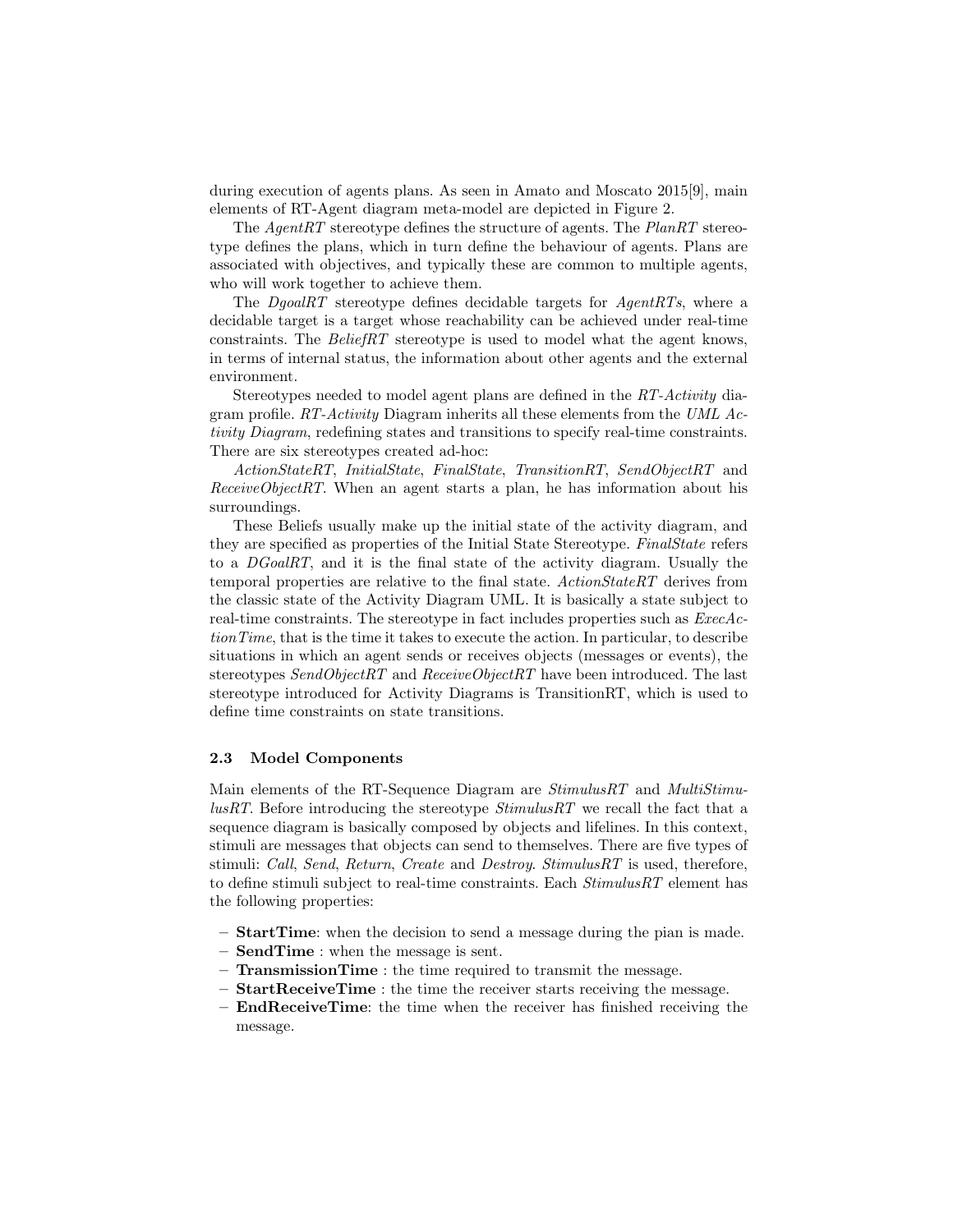- Deadline : the deadline for broadcasting.
- MessageSync: used to specify whether the message is synchronous or not.

 $MultiStimulusRT$  is derived from the  $StimulusRT$  stereotype, and it is used to define redundancy in message reception. MetaMORP(h)OSy has separate profiles for defining requirements and properties of systems. This allows to demand different requirements on the same system at different times, which is why requirement and property specifications are defined outs ide of the agent stereotypes.

A requirement is a list of properties that Observers will analyse on the models (at design-time or run-time). The properties can be functional or non-functional.

MetaMORP(h)OSy basic profile for properties defines stereo types for properties such as Availability, Reliability, Schedulability, Performances, etc. Obviously, if the properties are non-functional, it is necessary to define metrics for their definition, evaluation and monitoring. Users can add other metrics and properties to the basic MetaMORP(h)OSy profile.

Proper modules called Obervers (whose structure is defined in the modelling profile too) choose the best suitable Translator in the framework to execute proper Model Transformations and to verify requirements.

Since MetaMORP(h)OSy covers all system life cycle, it uses particular Observers at run-time for monitoring and testing purposes. So, Observers are divided by the profile into: Design Time Observers and Run Time Observers. They can be further specialized depending on translation algorithm, and analysis methods are used to analyse properties and requirements on system components.

Observers can be associated to Structural and behavioural components and obviously to the property to analyse or to monitor, as well as to the metrics used to collect and to produce results. The Observers introduce the intelligence needed to automate the system analysis. They are generated from the analysis models and they are dependent on the kind of the analysis that must be performed.

The Observers are in charge of automatically establishing and realizing the specific MDE approach to validation and verification of the system under study. They use the UML models of the system and the information contained in the analysis models in order to choose a suitable analysis process and generate the formal models needed to fulfil the analysis objectives. They enact the process, also invoking the proper analysis/solution tools. The overall MetaMORP(h)OSy component architecture is depicted in figure 2.

# 3 Application to e-health domain

This section describes the specialization of MetaMORP(h)OSy methodology applied in processing data  $[14, 15]$  for the E-Health domain, using results from Amato and Moscato 2015[9]. The first step is to extend the MetaMORP(h)OSy RT-AML profile for the specific application domain. For this purpose, it is necessary to extend both the AgentRT and BeliefRT stereotypes.

These new Agents specialize the AgentRT stereotype are: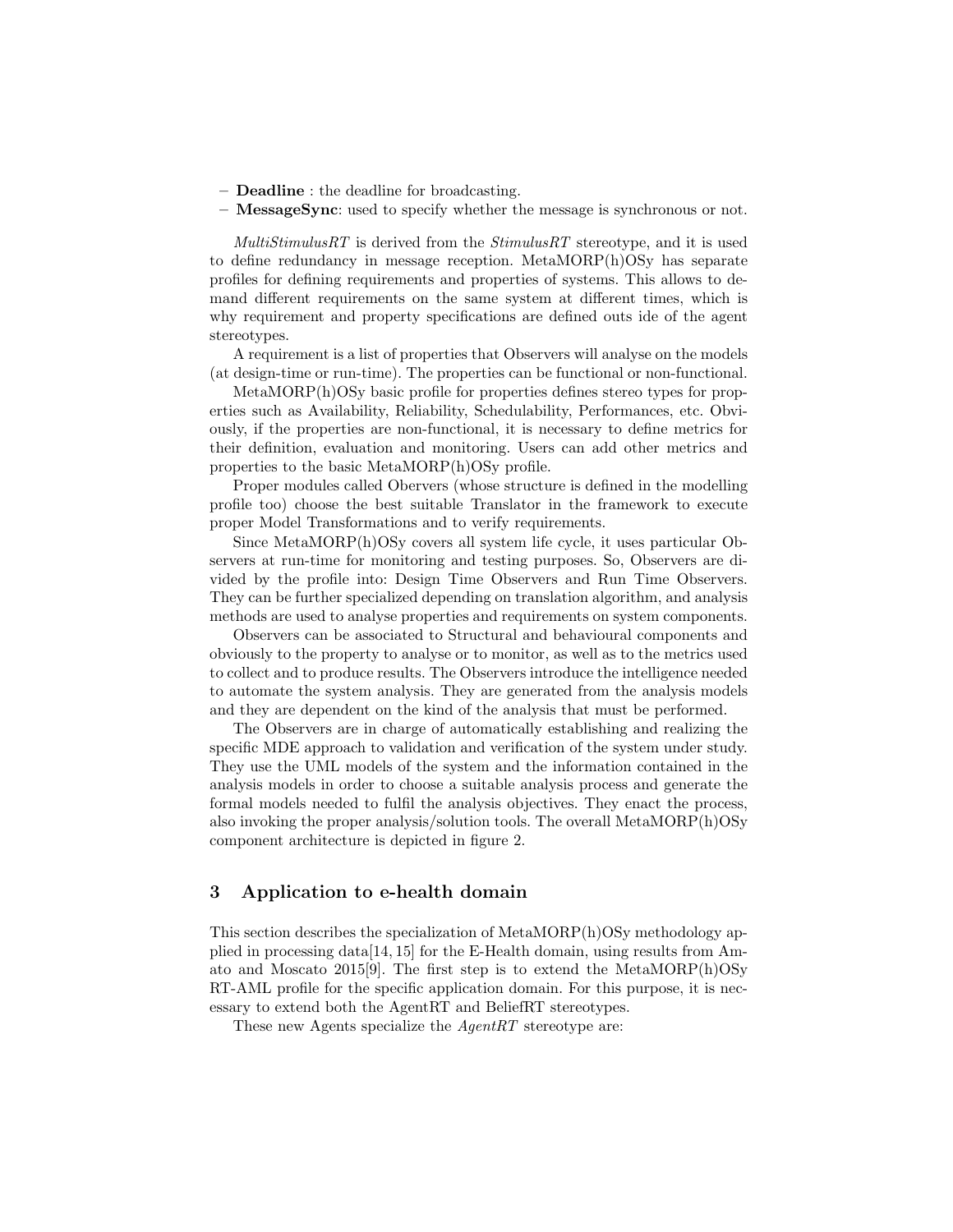- Patient represents the entity that possess Electronic Health Record and grant the authorizations for the access to records by other agents;
- DataController: users can use this stereotype in order to declare agents like Hospitals that implement the E-Health system ;
- DataProcessor stereotype defines providers for records management and storing;
- DataSubProcessor usually refers to Cloud Storage providers;
- Physician is the entity related to doctors that interacts with patients. In particular, Family doctors and doctors who are eventually involved in emergencies specialize this stereotype.

The *BeliefRT* is specialized introducing:

- HealthRecord: the electronic health record of the patient;
- EnCryptedHR: encrypted version of the health record;
- HiddenRecord: used for hiding the health record to any agent able to read the patient's data;
- $-$  **EncryptKey**: used to encrypt data;
- $-$  **DecryptKey**: used to decrypt data;
- AccessAuth: physicians authorizations;

Please note that access to encrypted data is achieved through the coupled use of encryption and decryption keys. In Amato and Moscato 2015[9], verification of Privacy has been traced back to a problem of state reachability of some goals with given configuration of beliefs.

The goal is to obtain the following behavior: if an agent executes a plan, whose goal is reachable. In case of access of a patient's record without having any valid authorization, the verification must fail.

In Amato and Moscato 2015[9] there are some simplifying assumptions for the requirement verification:

- communication network is considered secure;
- in the example, only one health record is considered;
- encryption exploits asymmetric algorithms;
- key sharing protocols are considered safe and they will not be explicitly considered.

The problem is the storage of the health record on a third-party storage server (DataProvider in the following).

The generic owner of the record is a patient (thePatient in the following). ThePatient can always read its Health Record (HR). In order to store the record on the storage service provider, a previous encryption of the record has to be done.

The encryption is executed directly on the patient's smart device. The doctor (theDoctor) can access the record only if it is authorized by thePatient. By the way, the doctor cannot own the description key of thePatient. For this reason, during the authorization process, theDoctor shares its encryption key with the Patient, so that it can encrypt the HR using this key.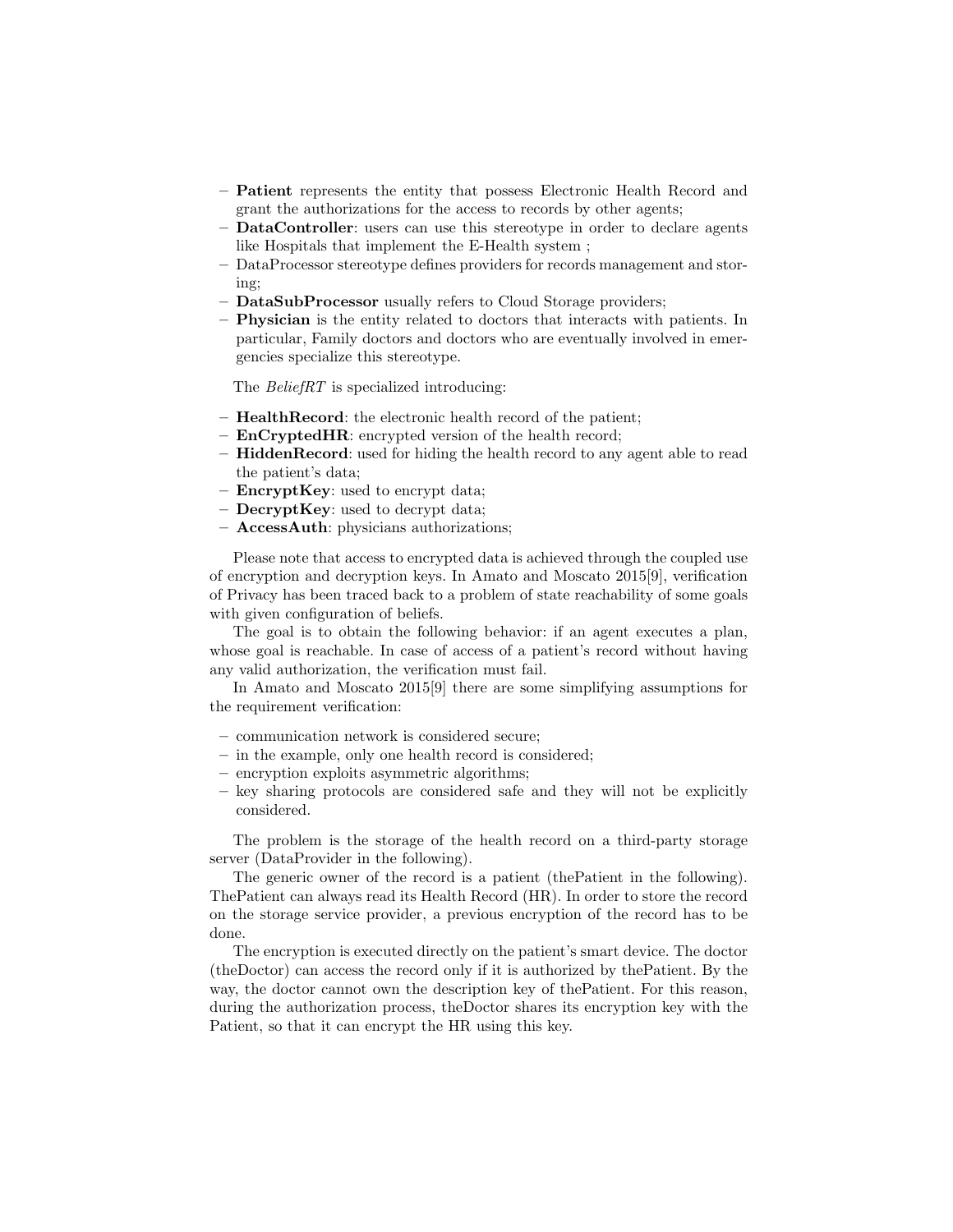In order to manage emergencies, thePatient stores on the DataProvider another encrypted version of its HR. This time, in the encryption process, a common key is used.

DataProvider, thePatient and theDoctor have been defined as agents, so they must be described in a structural view with appropriate Agent Diagrams. A BeliefDesire-Intention logic approach has been used in defining Agent Diagrams.

Its beliefs contain information about thePatient's, theDoctor's and emergency keys. In this diagram only three plans have been considered:

- Save: for saving the record on DataProvider;
- ReadRecord: to read the record from DataProvider;
- Authorize: to grant authorization to doctors to retrieve encrypted records from DataProvider.

Each Plan is associated to a Goal. It is reached when the final action of the plan is executed. It is important to notice that beliefs with the same name share the same information between agents.

For each agent plan, the user must define an activity diagram. In the following it will be reported activity diagrams of Save and Authorize plans. Please recall the fact that plans are used to reach a goal, and very often this is obtained thanks to the communication between agents. This concept brings the notion of synchronization, expressed in the activity diagrams through guards on control flow edges. Guards contain declarations of events that are asserted or waited during plans executions.

The activity diagram we are going to analyse is the Save plan diagram, depicted in Figure 3. The objects on the left side of an activity diagram correspond to the diagram inputs, while the objects on the right side correspond to the diagram outputs. Please notice that in the Save plan there are three parallel requests for saving the record encrypted using: its encryption key, its common encryption key for emergencies and its authorized doctor's encryption key.

The second activity diagram, depicted in Figure 4, describes the Read plan.

It shows actions that are executed by theDoctor when it requests a normal authorization to read the health record. Please notice that in this diagram there are two final states: one linked to the failure of the plan (ErrorAuth?) and one linked to the success of the plan (after receiving OkAuth!, it starts the decryption, and then theDoctor can access the record).

To finish the behavioral description of the system, proper sequence diagrams must be provided, in these diagrams, asserted events, which appear in agents' activity diagrams, are declared.

At the end of structural and behavioral description of the system, the user must prepare an Observer Diagram to declare the type of the analyses and monitoring activities it want to perform on the system.

MetaMORP(h)OSy offers many Observers which are already implemented. In some cases, it could be useful to define an ad-hoc Observer algorithm, such as it was done in Amato and Moscato 2015[9], in order to specify particular requirements on the model (like data privacy). In the following, it is reported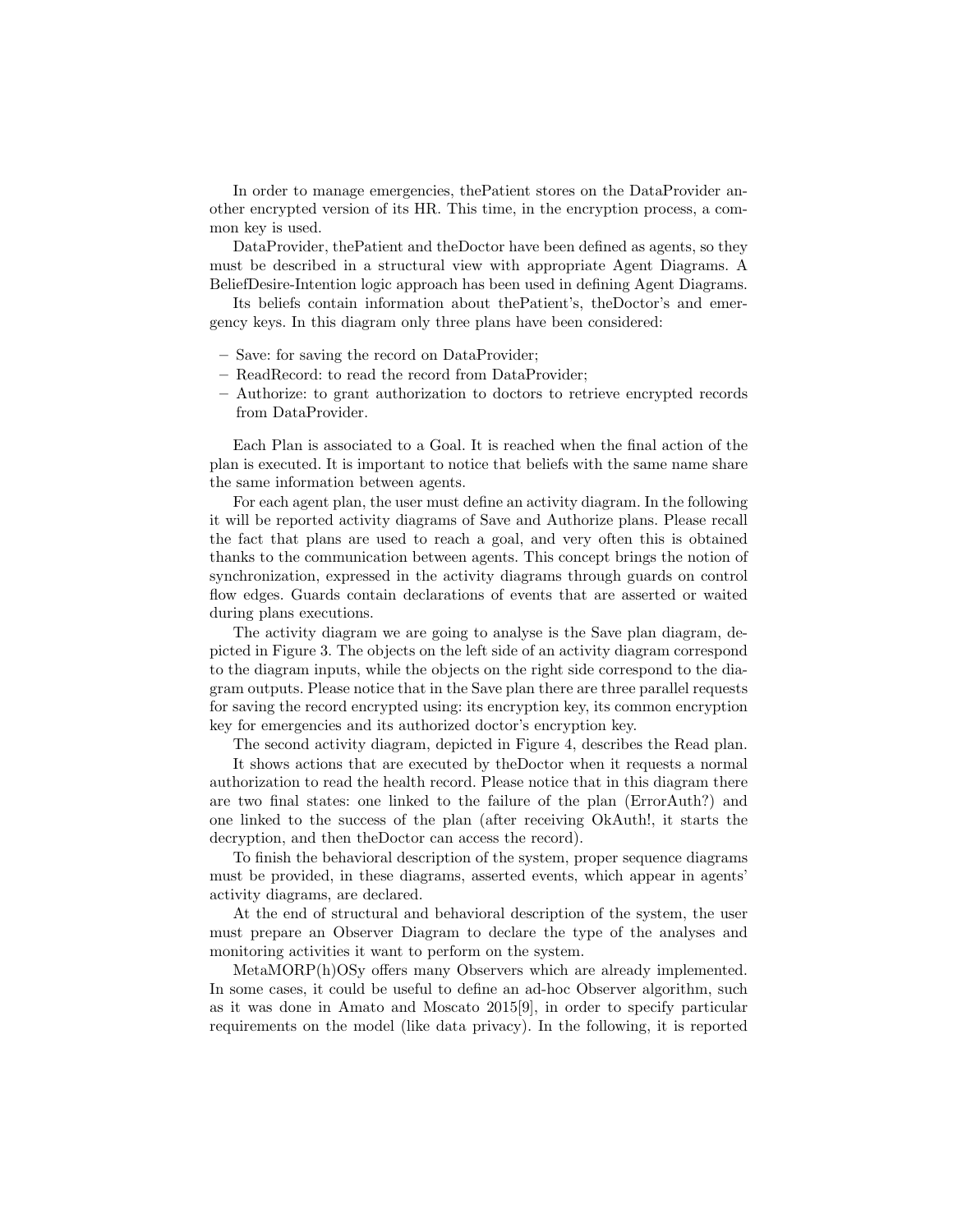

Fig. 3. Save Plan Activity Diagram



Fig. 4. Read Record Plan Activity Diagram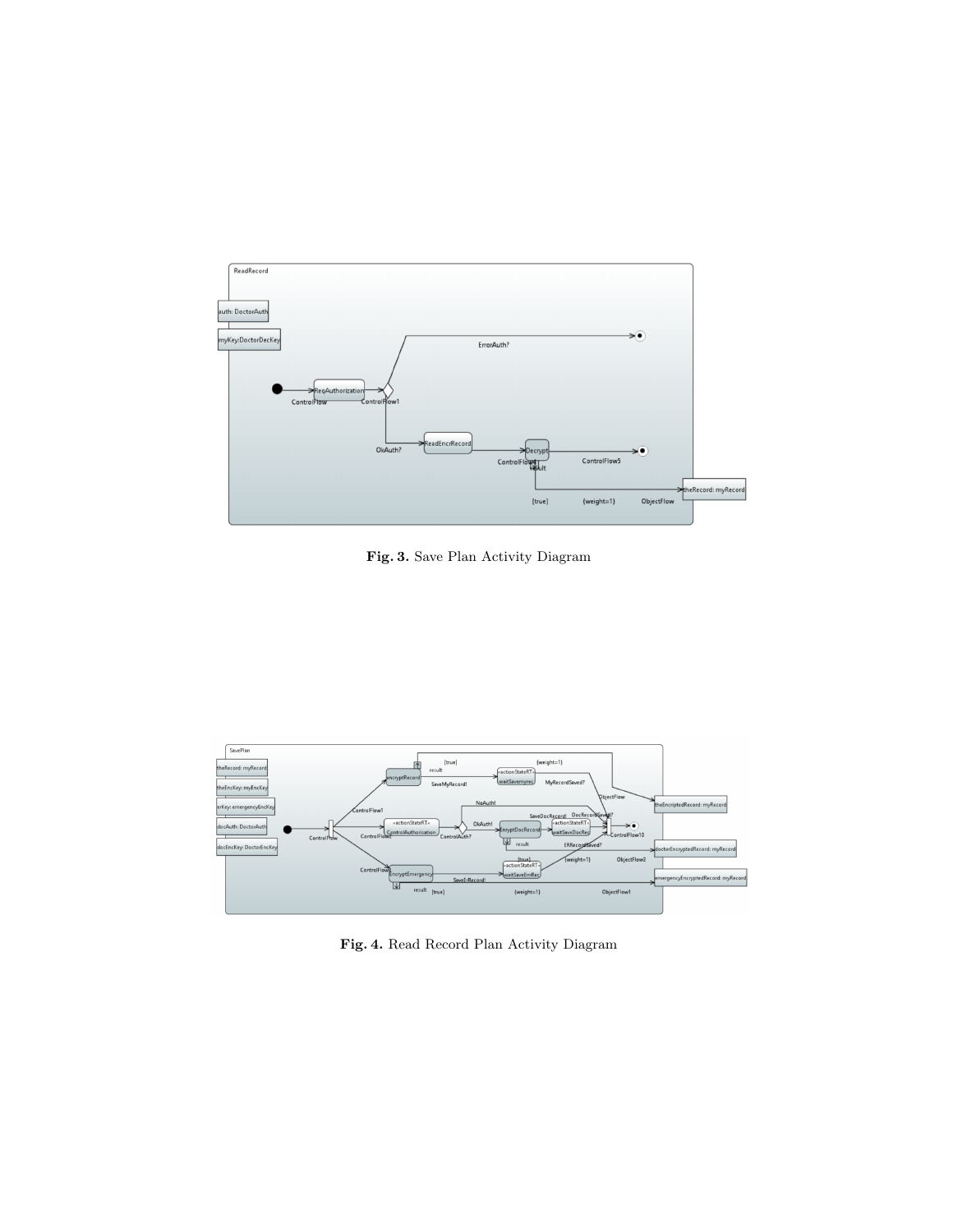the solution proposed in the previously cited article. This algorithm translates the design model into Timed Automata.

A timed automaton is a finite state machine extended with a finite set of real-valued clocks. During a run of a timed automaton, clock values increase all with the same speed. Along the transitions of the automaton, clock values can be compared to integers. These comparisons are used in order to evaluate automaton transitions.

Without deepening into details, the Observer algorithm translates the RT-AML models D into a Timed Automata. This allows the use of Timed Automata analysis tools for verifying requirements. The last thing that has to be done is the translation of the data privacy requirement in an analyzable property for a Timed Automata Model Checker.

In Amato and Moscato 2015[9], the privacy requirement is expressed in terms of state reachability. The tool that the authors of the article used as model checker is Uppaal. It is a powerful tool for modelling, validation and verification of real-time systems modelled as timed automata. Uppaal supports Timed-Computational Tree Logics (CTL) for queries specification and model checking. Again, without deepening into details, it is possible to translate privacy requirements into a CTL formula. This formula become our property to be analyzed by using Uppaal. In Amato and Moscato 2015[9], two CTL formulas were defined in order to verify the privacy requirement, and the Observer has assured that the model previously described satisfies both. In the second example made in chapter 2, one of the CTL formulas used in Amato and Moscato 2015[9] was translated in a set of Prolog rules, simplifying their function.

#### 4 Conclusions

In this work we have shown that the adoption of Multi-Agent System models, combined with the use of Model-Driven Engineering can provide significant advantages. The combination of MAS and MDE leads flexibility and intelligence in the analysis of properties and requirements of systems.

Frameworks like MetaMORP(h)OSy helps us in automating (or semi-automating) the verification and validation process. When adopting this framework, the user only needs to derive his particular modelling profile from the standard Meta MORP(h)OSy's RT-AML meta-model. As a further step, the user must produce proper diagrams and observers, in order to analyse system properties and requirements in the correct way.

In the last part of the work, an architectural description of MetaMORP(h)OSy is provided, with specific focus on its RT-AML profile specialization for particular purposes. It has been described, in addition, an example of MetaMORP(h)OSy application in E-Health domain.

Through this work, the advantages of using MetaMORP $(h)$ OSy, in system property analysis have been highlighted for e-Health domain. We firmly believe that this kind of applications will be adopted and developed not only in the academic world, but certainly in industry world, too.